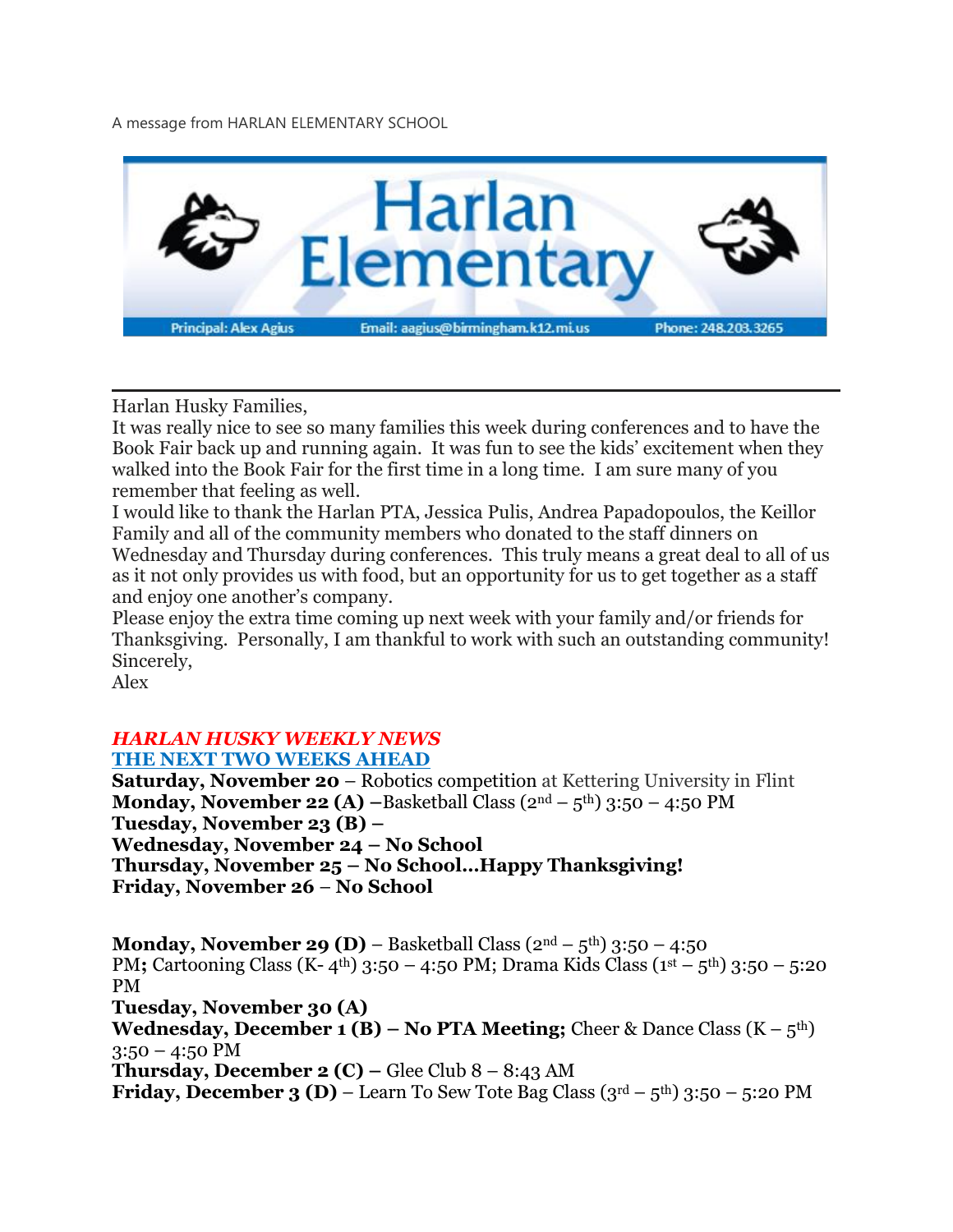# **ART NEWSLETTER**

# **The students have been busy in art and are looking forward to what is to come this December. Please look at the** [newsletter](https://drive.google.com/file/d/1XwDk_0J0Turwu60ckw90hhD_vTDTZrSG/view?usp=sharing) **for more information.**

### **THE LIBRARY CONNECTION**

Upcoming news from the library! Checkout our newsletter for what is happening in November by clicking the link below! In this issue - <https://www.smore.com/g0svh>

- Battle of the Books coming soon
- What students are working on in November
- MISelf in Books weekly Zoom event
- Policies and procedures/how to's
- Birthday Books form if you missed it

Previous Library Connection Newsletters can be found here: <https://www.birmingham.k12.mi.us/Page/11685> Follow us on twitter @HarlanLibrary2

### **COMMUNITY EDUCATION**

**The gingerbread class has been cancelled and all participants have been notified.**

#### **TOYS FOR TOTS**

**The Harlan Cub Scouts are collecting new, unused and unwrapped toys for the annual Marine Corp "Toys For Tots" to be given to area kids who are in need. The bins will be in the Harlan lobby from November 12 – December 8. Here is the** [link](https://drive.google.com/file/d/1BoDsq-4AbW3GA2-NMvv3DfKXkym-Z3U3/view?usp=sharing) **to the flyer.**

#### **HARLAN SNOW CLUB**

We are excited to announce the upcoming arrival of the Harlan Snow Club! This awesome club is being offered to kids ages 7+ of all ski and snowboard ability levels. Harlan Snow Club is a winter adventure that your child is sure to enjoy! Participants will relish any opportunity to shred the slopes of Pine Knob, make new friends, practice some independence, and glean some timeless memories with family and friends.

What to do:

• To register click [SIGN](https://docs.google.com/forms/d/e/1FAIpQLScXn8rWqfJwSAY9lOeXMOYWa0RKiadnyUI5wSMR0hA0NiWsJQ/viewform?usp=sf_link) ME UP

Need to know:

• Again this year! Tickets, rentals, and membership cards will be sold and distributed outside Harlan, weekly, Fridays before we hit the slopes.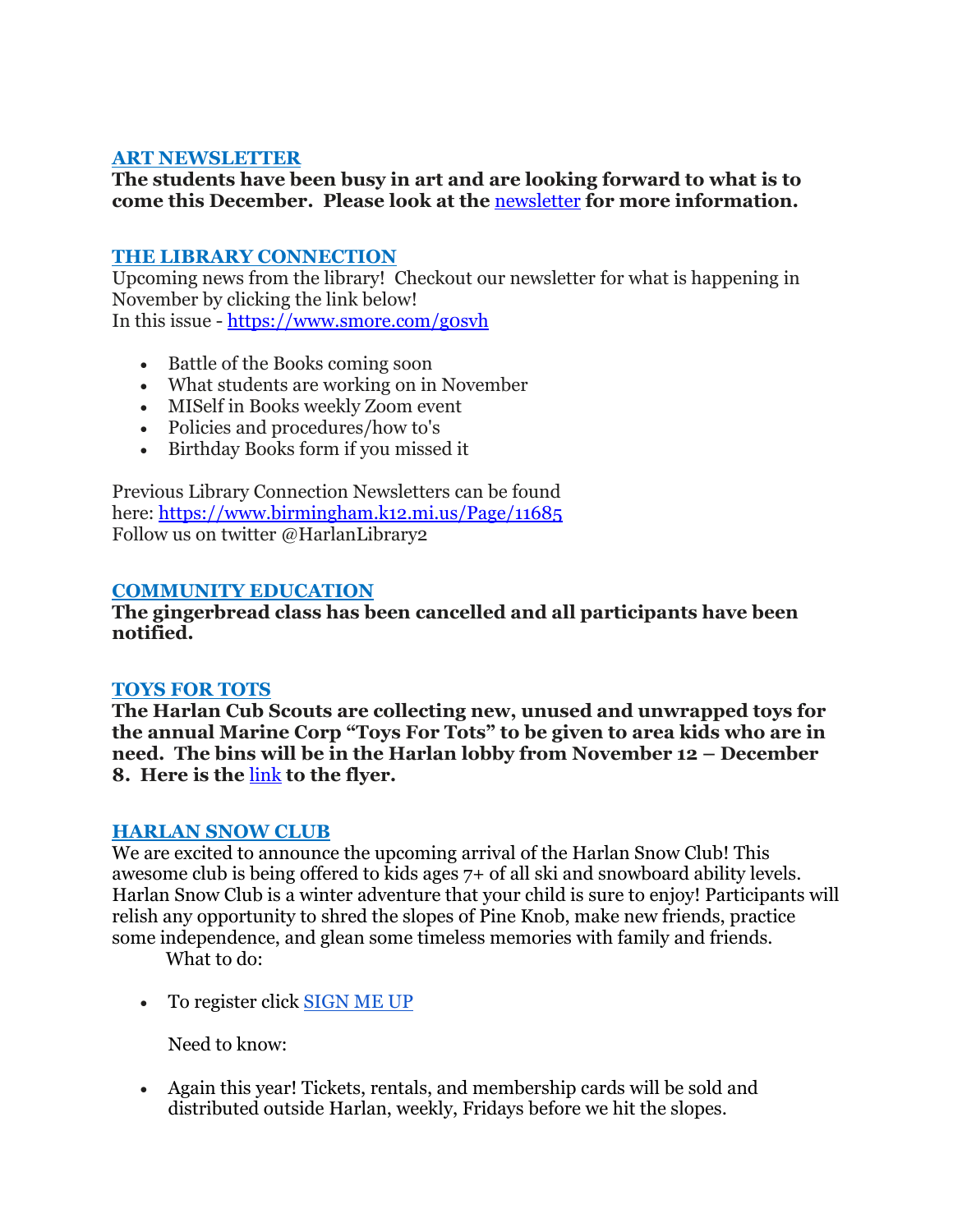- Families may bring children 6 years & under and get 1/2 PRICE lift tickets & rentals! Membership cards are not necessary for 6 and under but no lessons are available for those ages.
- Harlan family informational meeting will take place on Friday 11/19 at 4:30 PM via Zoom:

[https://us02web.zoom.us/j/85878777717?pwd=WjlCeGhtYnRGOFRId2Z](https://us02web.zoom.us/j/85878777717?pwd=WjlCeGhtYnRGOFRId2ZFNm5OTEh3UT09) [FNm5OTEh3UT09](https://us02web.zoom.us/j/85878777717?pwd=WjlCeGhtYnRGOFRId2ZFNm5OTEh3UT09)

- Meeting ID: 858 7877 7717
- Passcode: dq4gh5
- The program takes place at Pine Knob on Mondays, 3:30-8:00 PM, from late December to March.
- Parents will provide transportation to and from the mountain.
- The cost for membership in the club is  $$25$  (lift tickets are  $$25$  each week).
- For more information, click [SNOW](https://docs.google.com/document/d/1bnAwIdS-SRvsUcCgVJIH13l6UmdCSkB44PqCI1BaTFo/edit?usp=sharing) CLUB INFO.

We can hardly wait to see you on the slopes!!! Coordinators: Jason Hill & Liz Wilde

### **HARLAN KIDS CLUB**

Kids Club is open every morning and afternoon on full days of school. Afternoon Kids Club (12:05-6:00 pm) will be offered on the following half days of school: December 8, February 2, March 23-24 and May 11. Half day attendance must be scheduled in advance. There are no drop-ins or unscheduled visits on half day afternoons. Please note that morning Kids Club is offered on all school days. For registration information, click [here.](https://www.birmingham.k12.mi.us/cms/lib/MI01908619/Centricity/Domain/494/2021-2022%20KIDS%20CLUB%20registration%20instructions.pdf)

## *HARLAN PTA NEWS*

## **REFLECTIONS**

Does your student enjoy art, music and dance or have an interest in writing, producing films and taking photos? Then have them join us in unleashing their inner artist with PTA Reflections! This year's theme, "I Will Change the World by . . .," calls for their own unique interpretations through the arts. All entries are due electronically by Tuesday, November 23rd to [jessica.whitten.j@gmail.com.](mailto:jessica.whitten.j@gmail.com) Every participant gets a certificate and celebrated in the spring. For more information see [flyer](https://drive.google.com/file/d/194_iLzCjYvMWFDfW1-fcIA557pzbJ0Cd/view?usp=sharing) and visit [www.birmingham.k12.mi.us/pta\\_reflections.](http://www.birmingham.k12.mi.us/pta_reflections)

## **HARLAN PRINTED DIRECTORIES**

If you placed an order for your school directory, it will be coming home Monday with the oldest child. These directories are handy with school contacts and resources as well as class lists and parent contact information. We have a few available for purchase for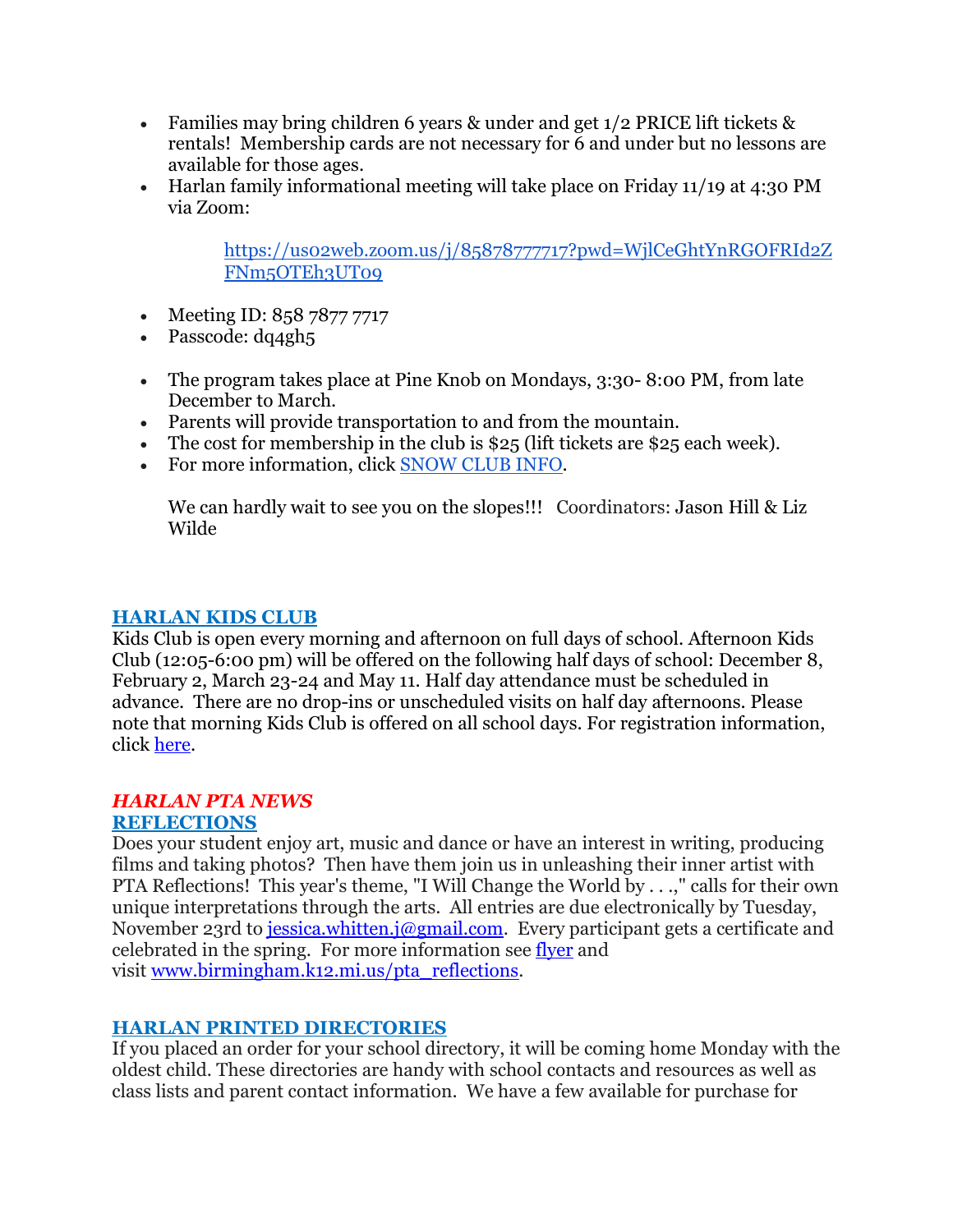anyone who missed the deadline. If you are interested, please email **[harlanhuskiespta@gmail.com](mailto:harlanhuskiespta@gmail.com)** to secure your copy.

# **ROBOTICS**

The Harlan Robotics teams have been hard at work and are ready for their competition. If you are interested in cheering on the teams, here is the information about the competitions. Good luck to our teams! Go Huskies!

• Robo Primers and Robo Dominators are both competing in BULLDOG CLASSIC on **November 20, 2021** at Kettering University in Flint.

# **YEARBOOK**

If you have great photos of Harlan students, look below and you will find Google Photo Folders for the Yearbook. Please upload your pictures to the links below for your chance to have your child(ren) in the 2021-2022 yearbook. These links will also be available on Facebook Harlan PTA page. We will be starting to design pages, so be sure to upload soon! If we are missing anything, please email: [nmasseysadeghi@gmail.com.](mailto:nmasseysadeghi@gmail.com)

First Day of School Yearbook Photos: <https://photos.app.goo.gl/APocDX7ACRBMBjFx5> Walk to School/Get Fit Day: <https://photos.app.goo.gl/VqpCTfNUfYGynRRK7> Cub Scout Yearbook Photos: <https://photos.app.goo.gl/EpuHHhBuuReYgcgq7> Girl Scouts: <https://photos.app.goo.gl/kwQzR2NGzGUudtWQ8> Spirit Week: <https://photos.app.goo.gl/a1UkzBT3ycnAo3Mw9> Pizza and Pumpkins: <https://photos.app.goo.gl/cqkuy1A3zes8unA48> Halloween: <https://photos.app.goo.gl/yU444GBMubWr3E5o6> Scarecrow Contest: <https://photos.app.goo.gl/sU1KRFjTncK8C1XU9>

Pre-School: <https://photos.app.goo.gl/YsyPDbLa7fcGgjBaA> Kindergarten: <https://photos.app.goo.gl/bxQxdBuAnuQ2EaAb9> First Grade: <https://photos.app.goo.gl/idjE6j4QLw2FrB5e8> Second Grade: <https://photos.app.goo.gl/a97qxkMwVv3maMnbA> Third Grade: <https://photos.app.goo.gl/3ygh2jWYpY2qyXb59> Fourth Grade: <https://photos.app.goo.gl/mKxLVSJ5BCxpR3oz8> Fifth Grade: <https://photos.app.goo.gl/wLkif74wfifgCZb69>

Glee Club: <https://photos.app.goo.gl/mntSjc3qxpZ55eeK6> Math Pentathlon: <https://photos.app.goo.gl/gTaLc1WC7ziaB9Mm7> Robotics: <https://photos.app.goo.gl/Zfmo3sZQZQwLLqkb9> Ski Club: <https://photos.app.goo.gl/3jskiNHJugK7sp5H6>

Art: <https://photos.app.goo.gl/Vphn8f7fxZpa6Mhc6> Gym: <https://photos.app.goo.gl/R63cvJuSghx8bF6K9> Spanish: <https://photos.app.goo.gl/2yWs9C7XUEXX6zkk7> Library: <https://photos.app.goo.gl/FyQEH3RotGiozgQN6> Music: <https://photos.app.goo.gl/2F78nR1hjnwb4r9N9>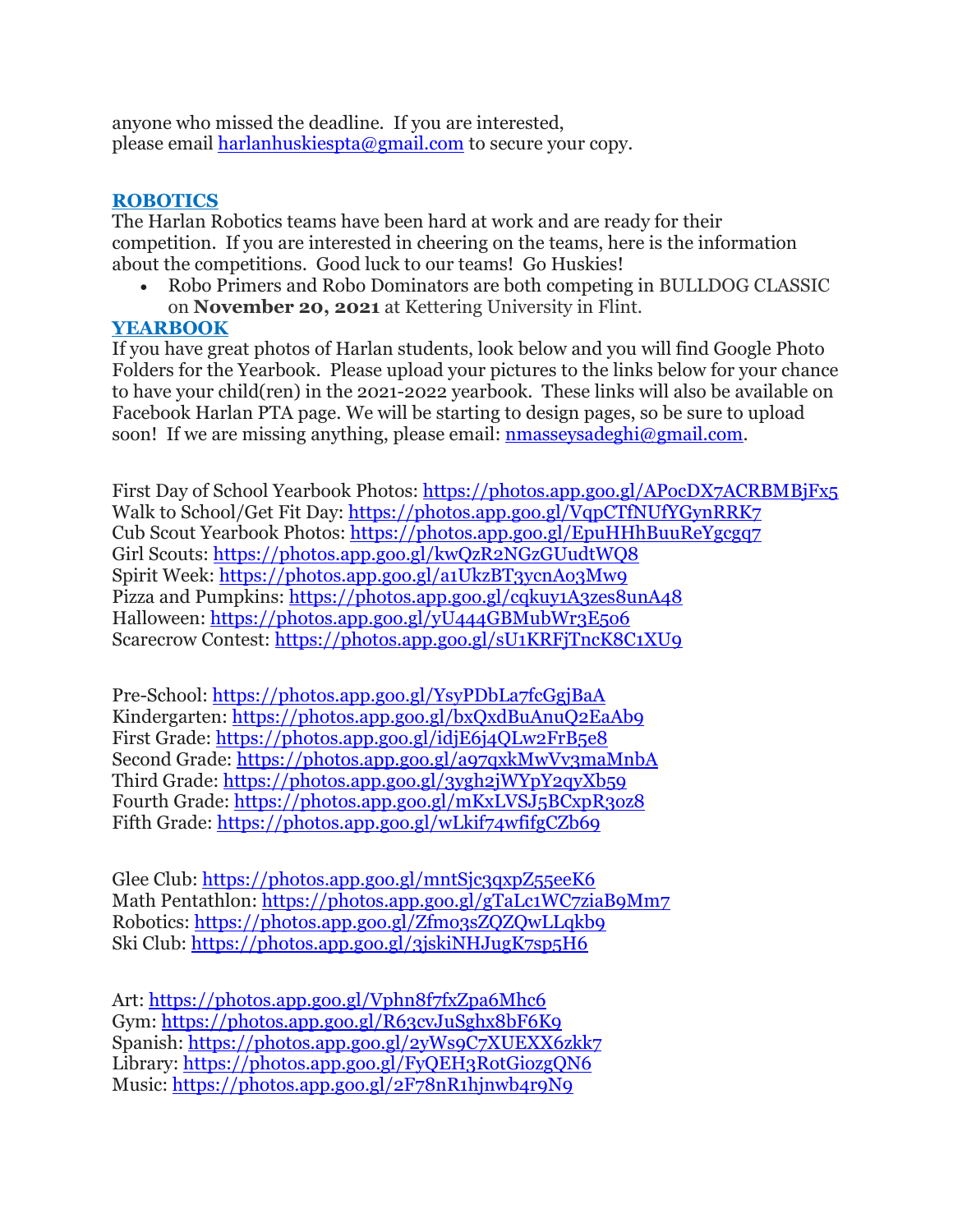## **FAMILY FUN NIGHT DECEMBER: TRIVIA NIGHT - DECEMBER 10TH**

Join us for a fun night of virtual trivia, hosted by our own Bryan Laabs. Games will begin at 7:00pm. All ages are welcome and encouraged to participate! We will have several rounds - some questions just for the kids and some for the grown-up's or older kids! The top Harlan family will win a special surprise along with bragging rights that they are the smartest family at Harlan! Will the Rucinski's defend their title or will we have a new family take the title? Mark your calendars and get cozy for an evening of Harlan Family Fun on Zoom!

Topic: Harlan Family Trivia Night 2021 Time: Dec 10, 2021 07:00 PM Eastern Time (US and Canada)

Join Zoom Meeting [https://us02web.zoom.us/j/81778593905?pwd=ak9hS1oyaUNLRVBodHRMTElLS2xh](https://us02web.zoom.us/j/81778593905?pwd=ak9hS1oyaUNLRVBodHRMTElLS2xhZz09) Zz<sub>O</sub>q

Meeting ID: 817 7859 3905 Passcode: harlan

# **SHOP FOR THE HOLIDAYS AND GIVE BACK TO HARLAN**

This holiday season we are happy to partner with [Minted,](https://drive.google.com/file/d/1kBWb9I8qmFZS4L79i9c9n__cHPwet1Nm/view?usp=sharing) [Amazon](https://drive.google.com/file/d/1AxA8Hnb3Q6JufYKxm2C9uAn2JC1mtT95/view?usp=sharing) Smile, Scrip (for ALL gift card purchases), Toyology and more! See [flyer](https://drive.google.com/file/d/1xFSr56EM8R0mlyKYirDWTnR0LPMml2si/view?usp=sharing) and specific links for details on how you can link up purchases to give back to Harlan! Go Huskies!

#### **Upcoming Events:**

November 24-26 - Thanksgiving Break December 1st - PTA Meeting Cancelled December 10 - Family Fun Trivia Night December 16 - Popcorn Day December 20-21 - Winter Classroom Celebrations December 22-January 2 - Winter Recess January 7 - Family Fun Night - Build-a-Husky January 12 - PTA Meeting

For more information click here to see the Harlan November [Newsletter.](https://drive.google.com/file/d/1RgEfE4oZ_9QnGeKkvPSQOb9eUIv4Vwy2/view?usp=sharing)

## *DISTRICT NEWS*

## **BEF ANNUAL FUND CAMPAIGN**

Please support the Birmingham Education Foundation in their Annual Fund Campaign by making a donation TODAY!

The [mission](https://drive.google.com/file/d/17jjIpnP2vpuLuj2TzYWP12JJuAW7uCgr/view?usp=sharing) of the BEF is to create exceptional education experiences by connecting innovative teachers with community support. Each year the BEF provides [teacher](https://drive.google.com/file/d/110A1vbj1oll00IUIFPsH6swkDZfRfPl9/view?usp=sharing) [grants](https://drive.google.com/file/d/110A1vbj1oll00IUIFPsH6swkDZfRfPl9/view?usp=sharing) for activities that directly impact your children. Visit supportBEF.org to learn more and to donate.

## **FRIENDS**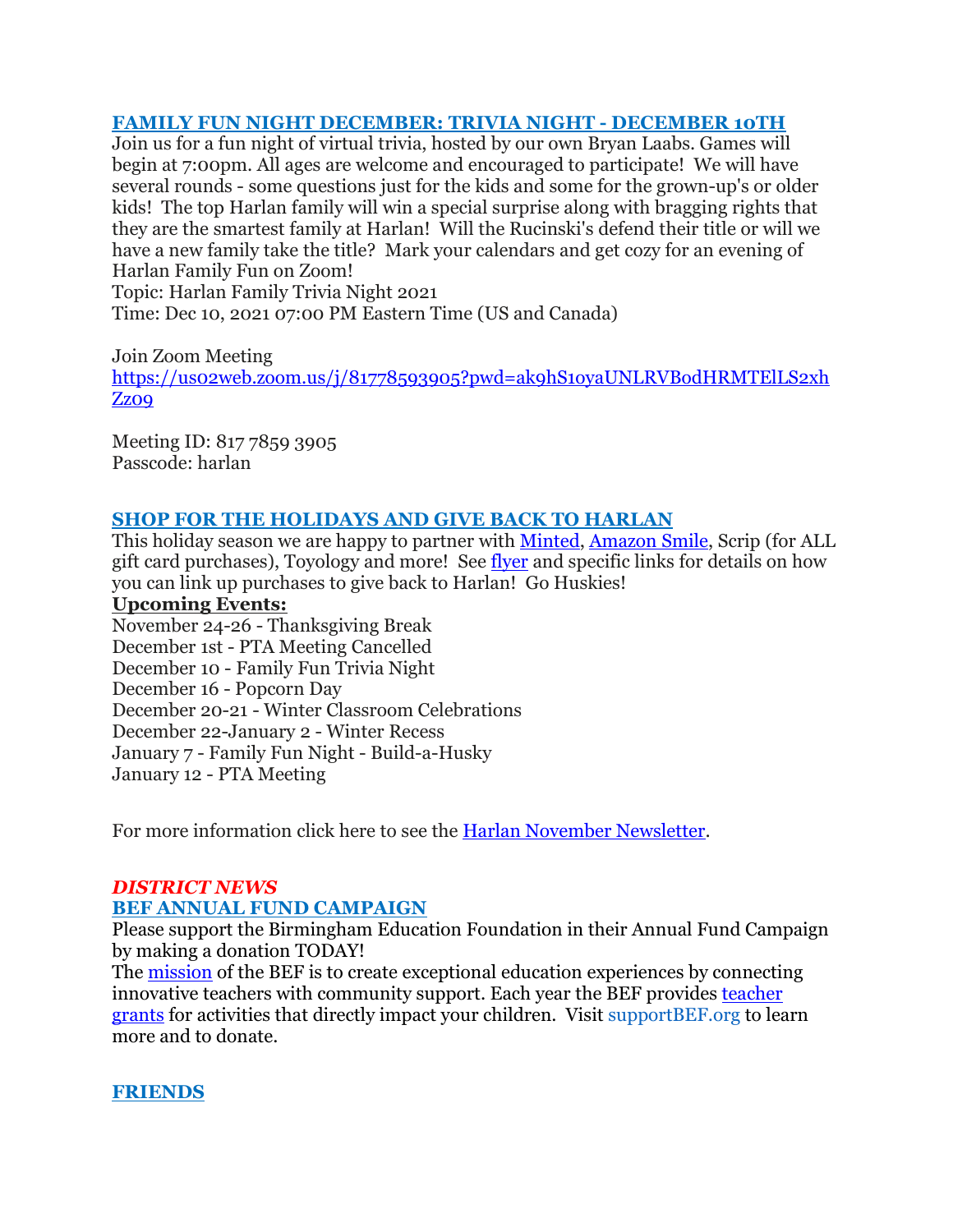Join us virtually on Thursday, December 2nd at 7:30 PM to hear from Dave Brooks, Principal of Lincoln Street Alternative and high school BVA. He will speak on both these learning options as well as adding virtual classes to an in person schedule. Click here to see the [flyer](https://drive.google.com/file/d/1ljOYlYJZaa6IUlkoo7XpcSsxOzSa4hPr/view?usp=sharing) with more information. <https://us02web.zoom.us/j/88620338016>

## **INFLUENZA A OUTBREAK**

The Oakland County Health Department wants to remind everyone to get the flu shot due to the current outbreak of Influenza A in the state. Click [here](https://drive.google.com/file/d/1XxYCTQG4vBQrLZ17hfifEmmeCYQ_ev5L/view?usp=sharing) for more information regarding the outbreak in Michigan.

Also, here is the link to the MDHHS press release: [https://www.michigan.gov/mdhhs/0,5885,7-339-73970\\_71692\\_71696-572552--](https://www.michigan.gov/mdhhs/0,5885,7-339-73970_71692_71696-572552--,00.html) [,00.html](https://www.michigan.gov/mdhhs/0,5885,7-339-73970_71692_71696-572552--,00.html)

## **OPENINGS IN THE GSRP PRESCHOOL PROGRAM**

The BPS Great Start Readiness Program (GSRP), a preschool program, located at Bingham Farms, has available openings for children who are 4 years old. GSRP is a state-funded, grant program that is FREE for families who qualify. For more information, please contact Laura Tinsley, 248-203- 5805, [LTinsley@birmingham.k12.mi.us.](mailto:LTinsley@birmingham.k12.mi.us)

## **LATINO FAMILY NETWORK (LAFAN)**

Do you have Hispanic or Latino Heritage or would you like to connect and celebrate our traditions and culture? Click [here](https://drive.google.com/file/d/1ePehaO8wCL-BKVmXCEN4--sCyRwpHYae/view?usp=sharing) for more information about LAFAN and how to join our network.

## **BIRMINGHAM PARENT ADVISORY COMMITTEE NEEDS MEMBERS**

Birmingham's Parent Advisory Committee (PAC) is looking for new members. The purpose of PAC is to serve as an advisory committee to Birmingham administration. Members must have a child with a current IEP attending one of our schools/programs. Attached you will find additional information and a membership application. We welcome and encourage parents and guardians to join this important group! Click on these links for more information and application:

[Brochure](https://drive.google.com/file/d/1jXVhvtfTvxAmpUicWt8Wtj4V0PxsCStm/view?usp=sharing) [FAQs](https://docs.google.com/document/d/18jvxUJA-f_AXEeOjyGh-5cmA2OouU5lZ/edit?usp=sharing&ouid=116191433314317801474&rtpof=true&sd=true) [Application](https://drive.google.com/file/d/1aCP2rsXNxLvS8cjV5hue92V4iWlWbdVk/view?usp=sharing)

## **BPS SATURDAY SCHOOL**

The BPS Saturday School is back again this year and running virtually throughout the 2021-2022 school year. The BPS Saturday School provides free tutoring for BPS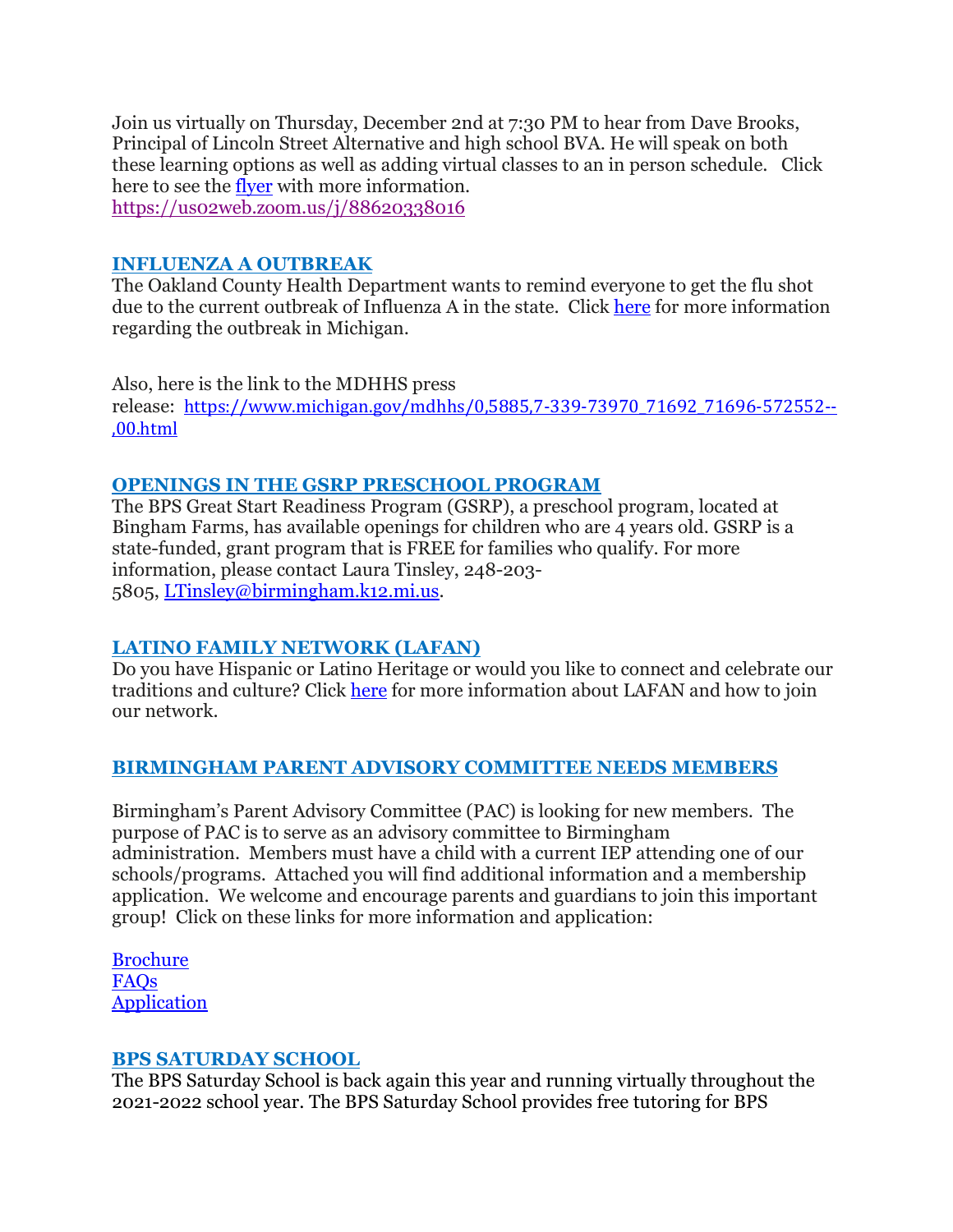students grades K – 12 who need help in any grade level and in any academic area. Our BPS staff that serve as coordinators and their National Honor Society volunteer tutors are looking forward to working with students in need of tutoring on Saturdays from 9 am – 11 am each week (see official dates below). **All K-12 BPS students** are welcome to receive this free tutoring opportunity for ALL subject areas.

#### **How to Join Saturday School**

To join Saturday School, please click on the following Zoom link: Zoom

Link: [https://us02web.zoom.us/j/2047672482?pwd=T3pVU1REUXZTN09NM1MvSSsr](https://us02web.zoom.us/j/2047672482?pwd=T3pVU1REUXZTN09NM1MvSSsrVTJiZz09) [VTJiZz09](https://us02web.zoom.us/j/2047672482?pwd=T3pVU1REUXZTN09NM1MvSSsrVTJiZz09)

**Saturday School sessions for the 2021-2022 school year: November:** 20 **December:** 4, 11, 18 **January:** 8, 22, 29 **February:** 5, 12, 19 **March:** 5, 12, 19 **April:** 9, 23, 30 **May:** 7, 14, 21

### **CHARTWELLS IS HIRING**

Are you looking for flexible work hours while your kids are at school? Chartwells is now hiring! If you are interested, please click [here](https://drive.google.com/file/d/1BZnOWYoHzPSntYtVL11r7nlIkMYTQFdQ/view?usp=sharing) to find out more information.

## **SCHOOL LUNCHES**

School breakfast and lunches will be free for all students at school when the entire meal is taken. If your family would qualify for free or reduced lunch prior to COVID, please fill out the application. It is still important to fill out the application if you feel your family would qualify for this low income program during a normal school year. Why is this important? This one form helps with the following items: school funding, increased funding for schools to ensure that students receive the support they need for a comprehensive, world-class education. Reduced fees for sports and athletics, college application fees, increased technology funds for schools to improve internet access and network services. Your application helps all of our students at Birmingham Public Schools. Thank you for completing the form at your earliest convenience. Click on this easy [link](https://www.lunchapp.com/) to complete the application for Birmingham Public Schools. Please see the flyer from Chartwells [here](https://docs.google.com/presentation/d/1Cg1-uEvuGrttRLgA1PKoZH1kp1TSFb3M/edit?usp=sharing&ouid=116191433314317801474&rtpof=true&sd=true) for more information.

NOTICE OF NONDISCRIMINATION:

The Board of Education is committed to maintaining a learning/working environment in which all individuals are treated with dignity and respect, free from discrimination and harassment. There will be no tolerance for discrimination or harassment on the basis of race, color, national origin, religion, sex, sexual orientation, marital status, genetic information, disability or age. The District prohibits harassment and other forms of discrimination whether occurring at school, on District property, in a District vehicle, or at